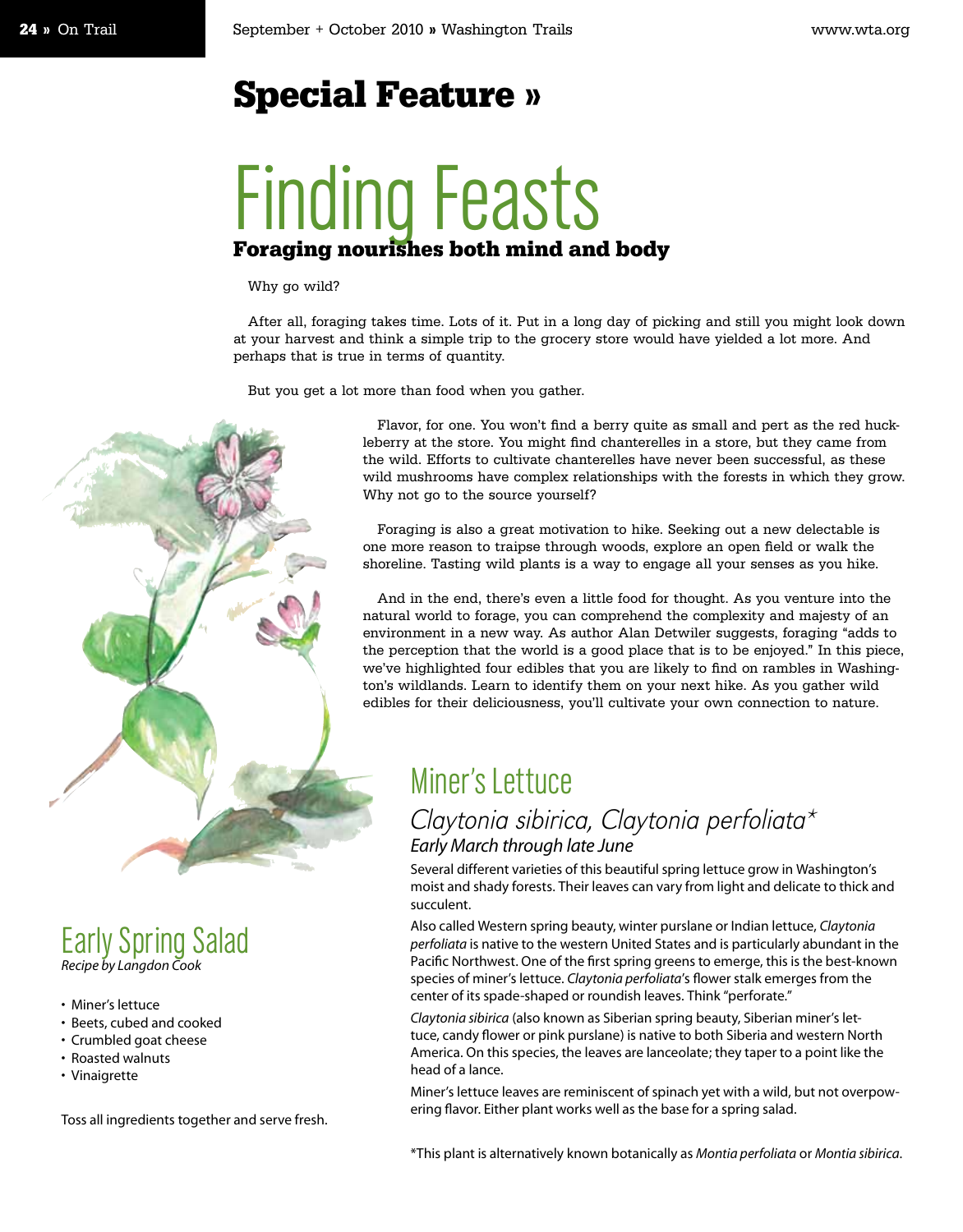## Red Huckleberry Vaccinium parvifolium

### *Early July through late August*

Found widely throughout Pacific Northwest lowlands, the red huckleberry shrub is an airy arrangement of delicate bright green leaves and petite red berries. This shade-tolerant plant prefers soil rich in decaying wood and can often be seen sprouting from stumps or fallen logs.

Red huckleberries offer a nice tart flavor and crisp flesh. They can be enjoyed raw as you hike, or you can gather them for use in pies, jams and jellies, or even a wine. The berries can be dried, mashed or pressed for juice. Red huckleberry leaves are also edible and can be used fresh or dried to make tea.

Historically, red huckleberries were harvested by virtually all tribes within the range of the plant, including the S'klallam, Lummi, Makah, Quileute, Quinault, Skagit, Skokomish, Snohomish, Swinomish and tribes throughout western British Columia.

Here are two tips for harvesting red hucks. You can place a basket or open bag underneath a laden branch and then give the branch a shake. The berries will fall easily from their stem. Or you can build a customized picking bucket by securing a length of string, cord or strong ribbon to any reasonably sized plastic container. Wearing this contraption around your neck will give you two hands free for picking. You'll be more efficient, and efficiency, in this case, is really delicious.

# Red Huckleberry Tartlet *Recipe by Langdon Cook*

### **Tart Dough**

- 1/2 cup flour
- 3 tbsp. cold unsalted butter, cut up • 2 tbsp. confectioner sugar
- 
- 2 tbsp. cold water

Combine flour, sugar, and butter in a food processor. Pulse until grainy. Add the water a tablespoon at a time to food processor while running. Pulse until dough forms. Use your hands to finish combining any dough the processor missed. Roll into a cylinder, wrap in plastic, and refrigerate for 30 minutes minimum, up to a day.

#### **Sweet Cheese Filling**

- 1 8-ounce package cream cheese, cut into 8 pieces
- $\cdot$  6 tbsp. sugar
- 1 large egg yolk • 1 1/2 tbsp. flour
- 1/2 tsp. vanilla extract
- lemon zest of half a small lemon

Combine cream cheese and sugar in food processor. Whir until smooth. Add flour, egg, vanilla, and lemon zest and whir again until creamy.

#### **Berry Topping**

- 1 cup wild berries
- 2 tbsp sugar
- 2 tsp cornstarch

Briefly cook berries with sugar and cornstarch until juices are syrupy.

Slice chilled dough into a dozen disks. Flatten disks into 3-inch diameter rounds on a lightly floured surface before pressing each into a muffin tin and forming into a cup.

Give each tartlet a dollop of sweet cheese filling followed by a spoonful of cooked red huckleberries. Add a few fresh blackberries or blueberries if you have them. Bake the tartlets for around 20 minutes at 400 degrees.

### Tasty Hikes

Miner's lettuce abounds on low-elevation river trails such as the **Big Quilcene River Trail.** You'll also find it in botanically rich places, like the trail along Catherine Creek.

Red hucks are easy to find on many hikes, from Tiger Mountain to Old Robe Canyon. You can also look for them in the rain forest. Try the Graves Creek Trail, as it winds it way along the Quinault River.

After you've learn to properly identify them, look for chanterelles on the trail to **Goat Lake** in the North Cascades or **Rachel Lake** in the central Cascades.

Looking for bull kelp? Reach the beach via the Freshwater Bay Trail outside Port Angeles. Another good bet on the northwest coast is the Salt Creek Recreation Area.



### Berry Patches

You can find berries on many of Washington's mountain trails, but there are only so many places where you can pick them to your heart's content. If you are looking for bountiful berry patches, try these hikes.

Shedroof Divide, Salmo-Priest Wilderness, Colville National Forest

**Schriebers Meadow**, Mount Baker National Recreation Area

PCT near White Pass, Mount Baker-Snoqualmie National Forest, near Glacier Peak **Granite Mountain, Mount Baker-Snoqualmie** National Forest, near Snoqualmie Pass Naches Loop Trail, Mount Rainier National Park Lemei Lake Trail, Indian Heaven Wilderness, Gifford Pinchot National Forest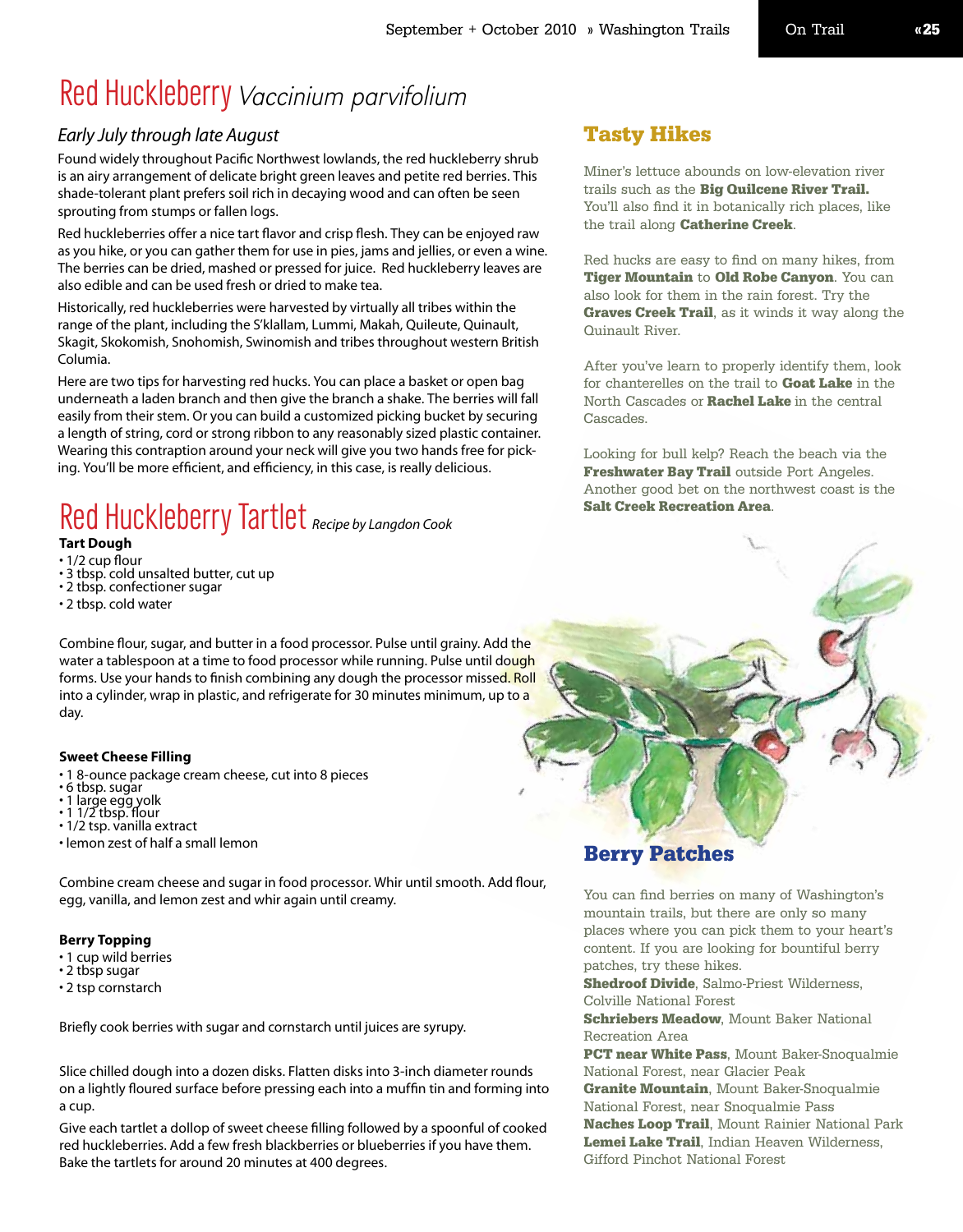## Cream of Chanterelle Soup

*Recipe by Langdon Cook*

6 tbsp. butter 1 med. onion, diced 1 lb. fresh chanterelles, diced (frozen dry-sauteed is also acceptable) 1 to 3 ounces dried porcini, rehydrated in 1/2 to 1 cup hot water 1/4 cup flour 4 cups beef stock 1/4 tsp. white pepper 1/8 tsp. ground nutmeg salt to taste

1 1/2 to 2 cups heavy cream

Melt butter in large pot. Add onions and cook over medium heat until caramelized.

Add chanterelles, raise heat, cook 5 minutes, stirring.

Pulverize porcini into dust with food processor and rehydrate.

Blend in flour with sauteed mushrooms and onions. Add stock slowly. Add porcini mush and any leftover water.

Bring to boil, reduce heat to simmer 5 minutes. Add spices.

Lower heat and add cream.

*Serves 4 to 6.*

## Chanterelle Cantharellus cibarius

#### *September – November*

Chanterelles come primarily in white and yellow. The classic Pacific golden chanterelles are *Cantharellus formosus* and the white version is *Cantharellus subalbinus*. Other chanterelles do live in this area, including the rainbow chanterelle (*Cantharellus cibarius* var. roseocanus) which has a pink cast and a fluorescent tint to its folds, but these are much less common and thus harder to find.

Yellow and white chanterelles grow in forested areas on either side of the Cascade crest. To find these mushrooms, plan on venturing into logging country; the yellow chanterelle is particularly prolific in second-growth Douglas-fir and hemlocks in the western Cascades. Chanterelles start fruiting when the soil temperature hits 45 degrees. Their season peaks in mid-October, and it typically lasts until the first hard freeze hits.

Many folks are wary of picking mushrooms, quite understandably, as eating the wrong kind of mushroom can kill you. You can read up on the mushrooms' defining characteristics and look at photographs of them before you head out, but always go with an experienced "mushroomer" first and get their on-the-ground advice and feedback. Chanterelles are a good mushroom for novice foragers; it is hard to confuse them with anything that can seriously harm you, although the woolly chanterelle (*Gomphus floccosus*) is inedible to some people and can upset your stomach if ingested. When trying any new mushroom, only try several tablespoons and wait twenty-four hours to ensure that you do not have an individual reaction to the mushroom.

Once you are ready to go out and collect, you need to follow a few regulations. Any chanterelles you collect must have a cap diameter of more than 1 inch, and the total amount you can gather varies depending on where you are. In Olympic and Mount Rainier National Parks, the limit is 1 quart; there is no mushroom collecting allowed in the North Cascades National Park complex. Each national forest district has its own quota, ranging from 1 to 5 gallons, and permits are sometimes required. For the specifics, consult the **Puget Sound Mycological Society** (PSMS). They have compiled all the rules for every park and forest service district into one document. Find it online at www.psms.org/MushroomRules.pdf.

Unless your mushrooms are very dirty, it's best to just brush them and pick off any dirt. If you feel you have to wash them, do so immediately before use rather than storing wet mushrooms. If you find insect larvae nibbling on your chanterelles, dunk the mushrooms in salted water for a few minutes before cooking.

Tough and mild, chanterelles have a slight spicy edge, and they work well in a range of dishes. Add a splash of olive oil and garlic and serve them as appetizers. Sauté them for use in risottos, pastas and soups or to top meat and fish.

Learn more about Pacific Northwest mushrooms (and taste them, too) at the PSMS's annual show held October 16-17, 2010, at the Center for Urban Horticulture in Seattle.

> **CAUTION**: If you are unsure about a mushroom, please contact **id@psms.org** *before* trying it to find an identifier who can help you.